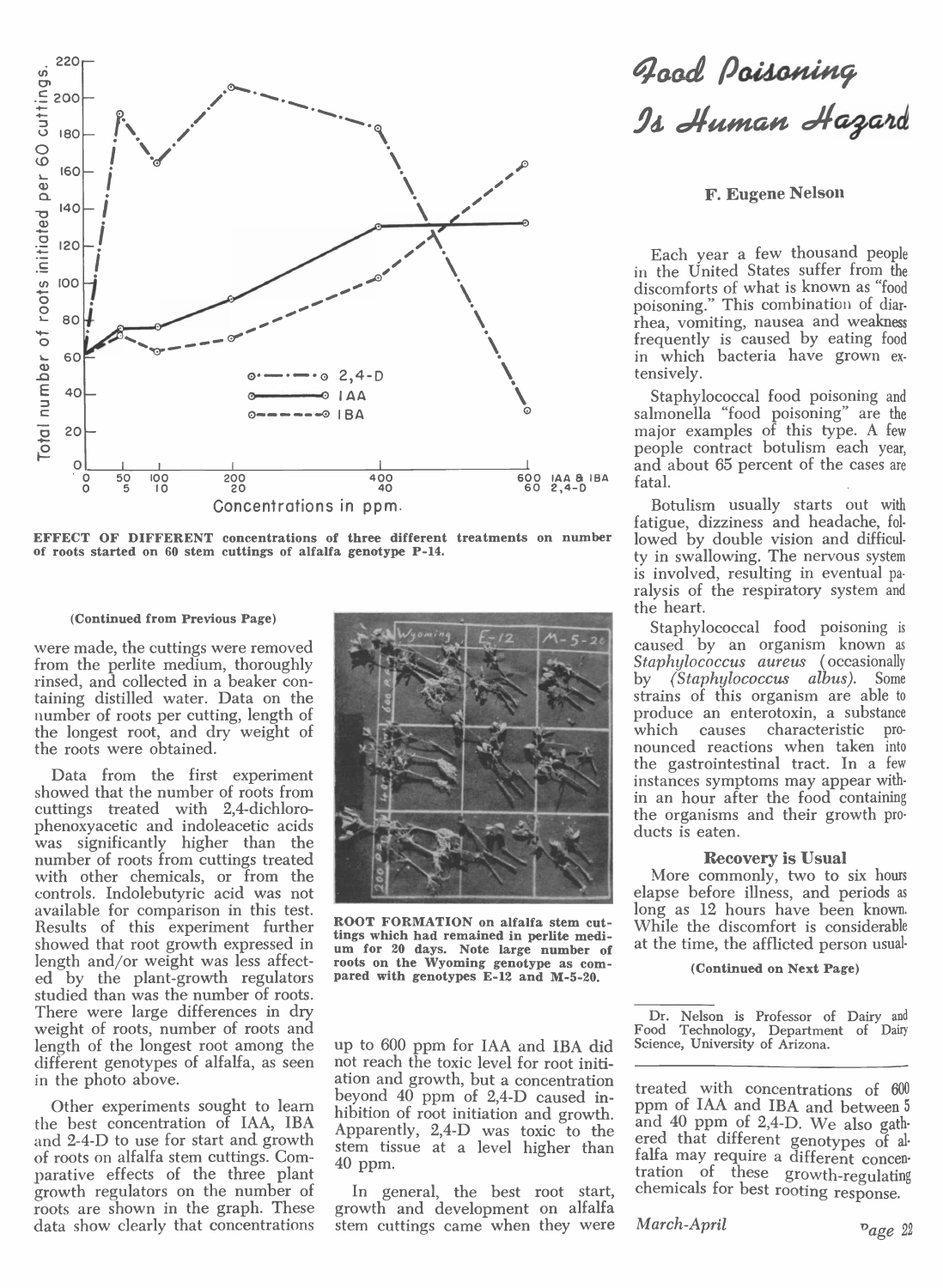#### (Continued from Previous Page)

ly recovers quite rapidly, and prob- ably will have nothing more serious than a feeling of weakness 24 hours after onset of the symptoms. These sponsible for pimples and boils, as well as many nasal and sinus infections, of humans, and for a type of mastitis and some other infections of animals.

These bacteria are found in the<br>food-handling environment under food-handling environment under many conditions. The staphylococci capable of causing food poisoning fortunately are rather easily killed by heat, such as the pasteurization used for milk. They are not abnormally resistant to the common chemical means George E. Hull, director of the U of used to kill infectious bacteria. These A Exte bacteria do not grow at 40° F., so winner in good refrigeration is a satisfactory awarded a  $$500$  scholarship.<br>way to prevent their growth. At  $50^{\circ}$  F. Daughter of Ivan J. Shields, Mariway to prevent their growth. At  $50^{\circ}$  F.  $\qquad$  Daugl some growth may occur and some  $\>$  copa Co strains can grow at 115° F. or a little

higher.<br>When the population of staphylo-<br>cocci reaches 10 million or more per gram of suitable food, enough of the character of the product makes them<br>enterotoxin may have been formed to slow to cool, and a large amount of enterotoxin may have been formed to cause typical symptoms if that food is consumed by a susceptible individual. The toxic material is resistant to boiling, so subsequent heating of the food is ineffective.

has been delayed, the retrigeration not sterile, are the major means of<br>temperature has not been low enough,  $p \r e v e n t i n g$  staphylococcal food<br>or so much food has been placed in poisoning. mass has cooled very slowly, so that staphylococci have been able to grow extensively.

which restaurants and other commercial food-handling agencies do went the illness which would result<br>have. Potato salad is an example if the untreated food were eaten.<br>of foods which can be hazardous if Salmonella organisms are found in prepared in bulk and not chilled throughout. Creamed chicken is an- other example of susceptible foods.

Food handlers should not have active staphylococcal infections, as such people are a potential source of large numbers of these very undesirable or-<br>ganisms. Creamed foods are a par-

Page 23 Progressive Agriculture

## Arizona Girl National 4 -H Winner



Miss Jana Shields, 19, of Tempe receives congratulations from Dr. A Extension Service. Jana, a national winner in 4-H achievement, has been awarded a \$500 scholarship.

copa County Extension Agent, Jana

is a sophomore at The University of Arizona, Tucson. She has been a consistent winner in 12 different 4-H categories.

In the background are members of the Arizona delegation to the National 4 -H Club Congress in Chicago.

Time Element Important<br>
Most of the outbreaks of staphylo-<br>
coccal food poisoning occur when<br>
food is consumed one or more days<br>
adequately refrigerated, have been<br>
responsible for a number of outbreaks<br>
coccal food poison food is consumed one or more days<br>after preparation. In many cases, an unusually large amount of food has<br>been prepared and the refrigeration to 40° F. if the product is the<br>has been delayed, the refrigeration has been de ticular problem, because the physical<br>
character of the product makes them<br>
Since these bacteria are widely hand work is involved in their preparation, making them particularly susceptible to contamination. Many Salmonella bacteria do not grow beother foods have been involved. Cheese made from unpasteurized adequately refrigerated, have been responsible for a number of outbreaks of staphylococcal food poisoning. health of personnel, proper heat to treatment of the product and refrig-<br>eration to  $40^{\circ}$  F. if the product is tainer, suc<br>not sterile, are the major means of prequire hor<br>preventing staphylococcal food center of t poisoning.

This advice applies especially to infection with any of several species<br>persons preparing large quantities These organisms must grow to conpersons preparing large quantities These organisms must grow to con-<br>of food for picnics, church suppers, family outings — occasions where siderable numbers in the food if they large quantities of susceptible foods are to cause typical symptoms. How-<br>are prepared by persons who do not ever, destruction of the organisms<br>have the refrigeration facilities before the food is consumed will pre-**Is Bacterial Infection**  $\frac{1}{2}$  though thous thous is commonly called salmonella  $35^{\circ}$  F. What is commonly called salmonella "food poisoning" actually is a massive of bacteria in the genus Salmonella. are to cause typical symptoms. However, destruction of the organisms if the untreated food were eaten.

Salmonella organisms are found in some lots of eggs, poultry, meat and<br>other animal products. They may such as b come also from humans and from  $\frac{\text{such as been}}{\text{have not been}}$ rodents. They may be a portion of  $\frac{\text{have}}{\text{For f}}$ the bacterial contamination of the  $\frac{r}{\text{other}}$ equipment. Fortunately, these bacteria are easily killed by heat. Pasteurization of milk and even moderately thorough cooking of meats will kill these organisms.

## Best Bet is Sanitation

distributed, protection of the food from contamination at any stage of handling is of the greatest importance. low 50° F., so adequate refrigeration is one of the best safeguards against this type of food- related illness. Not only must the refrigerator temperature be low enough, but also the food must be placed in appropriate containers in such amounts that it can cool rapidly to below 50 F. Five gallons of creamed chicken in one large container, such as a crock or pail, will require hours to cool to  $50^{\circ}$  F. in the center of the mass if the initial temperature was  $90$  to  $100^\circ$  F., even though the refrigerator may be at

Botulism fortunately is a relatively rare illness. Until 1963, no case of botulism had been traceable to commercially canned food for many years. The evidence is that in the 1963 outbreak caused by canned tuna the problem was not inadequate processing but rather a poor seal on a few cans that permitted recontamination after proper heat processing.

Most cases of botulism have been due to home-canned non-acid foods,<br>such as beans, peas and meats, that have not been adequately processed. For foods of this type and numerous others, a properly operated pressure cooker to insure reaching temperatures sufficiently high to kill the causative bacteria, and careful atten-